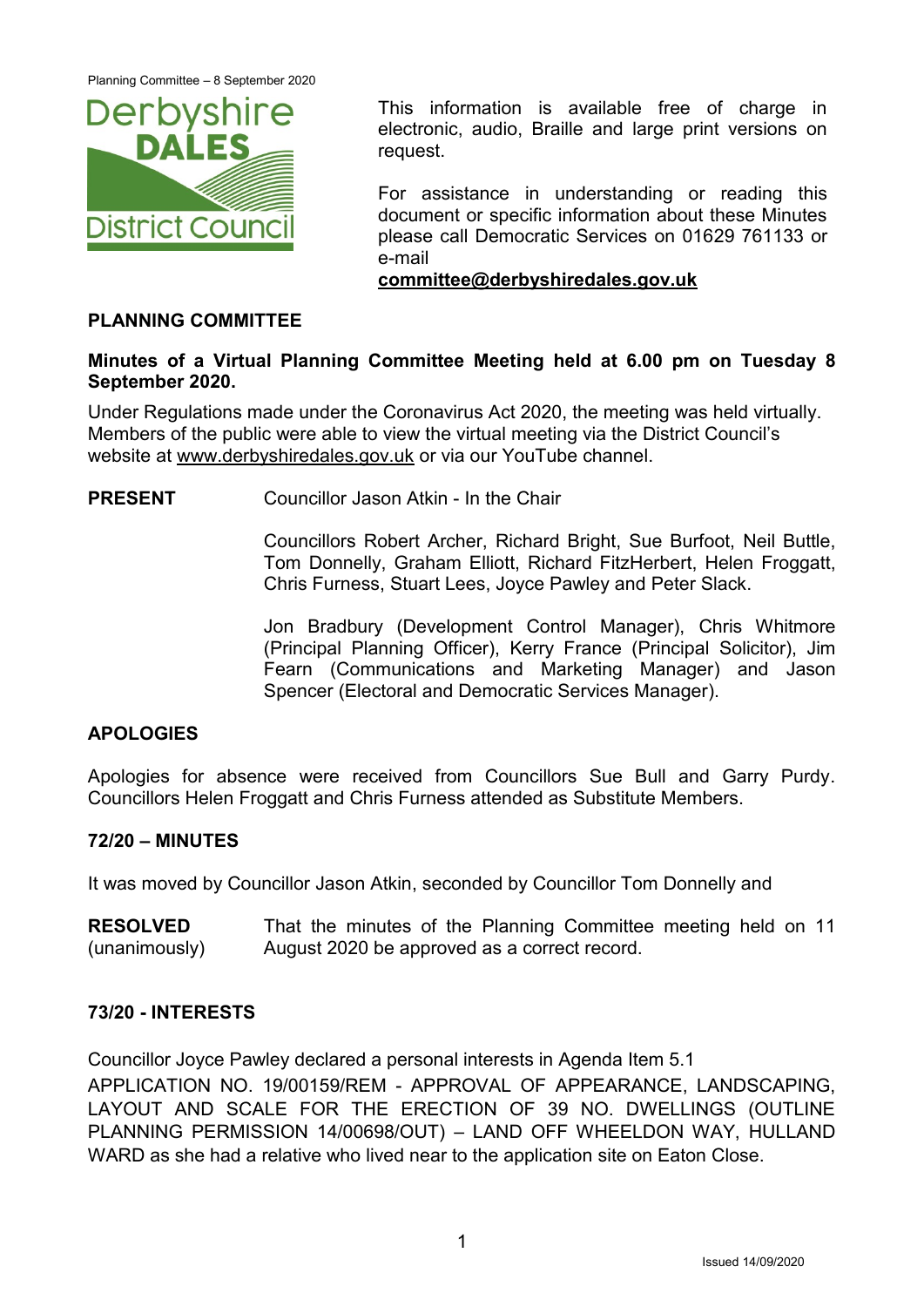## **74/20 - APPLICATION NO. 19/00159/REM (Presentation)**

# **RESERVED MATTERS APPLICATION FOR THE APPROVAL OF APPEARANCE, LANDSCAPING, LAYOUT AND SCALE FOR THE ERECTION OF 39 NO. DWELLINGS (OUTLINE PLANNING PERMISSION 14/00698/OUT) – LAND OFF WHEELDON WAY, HULLAND WARD**

The Development Control Manager gave an online presentation showing details of the application and photographs of the site and surroundings.

It was noted that Hulland Ward Parish Council had confirmed that they had received responses to all the concerns outlined in the report except for:

- 8 Ashes Avenue must be indemnified against any damage during creation of drainage system adjacent to the property.
- need for additional parking spaces in Wheeldon Way
- lower house heights for proposed properties 19-24

In line with the Council's temporary suspension of direct public participation, representations received from the public in accordance with the criteria set out in the Agenda were published on the District Council website, together with Officer responses, and are set out below:

### **1. Comments from Kathleen and Peter Cartlidge Residents Re Planning Application 19/00159/REM**

- 1) Throughout the development process we were promised bungalows to the rear of Ashes Avenue. The proposed 1½ storey houses have the same roof height, and window height, as a conventional 2 storey house.
- 2) Drainage and land slippage are a problem because of the underlying clay soil, as evidenced by the development off Biggin View.
- 3) The entrance / exit to the proposed development will create a 'bottle-neck' for all the properties on it. This 'bottle-neck' feeds directly into the junction of Ashes Avenue and Eaton Close along with Wheeldon Way. Bad weather will exacerbate the problem.
- 4) Is the footpath to the rear of Ashes Avenue still on the Definitive Map as we can find no reference to an official diversion?
- 5) Would the road for the proposed development be better as a cul-de-sac, enabling greater distance between existing bungalows and new properties thus eliminating the patch of grass which has no value as a wildlife corridor, and creating the problems of responsibility of upkeep.

### **Officer Comments:**

Officer's recommend that the above comments be noted.

**2. Comments from Mr & Mrs Vaughan Residents Re Planning Application 19/00159/REM**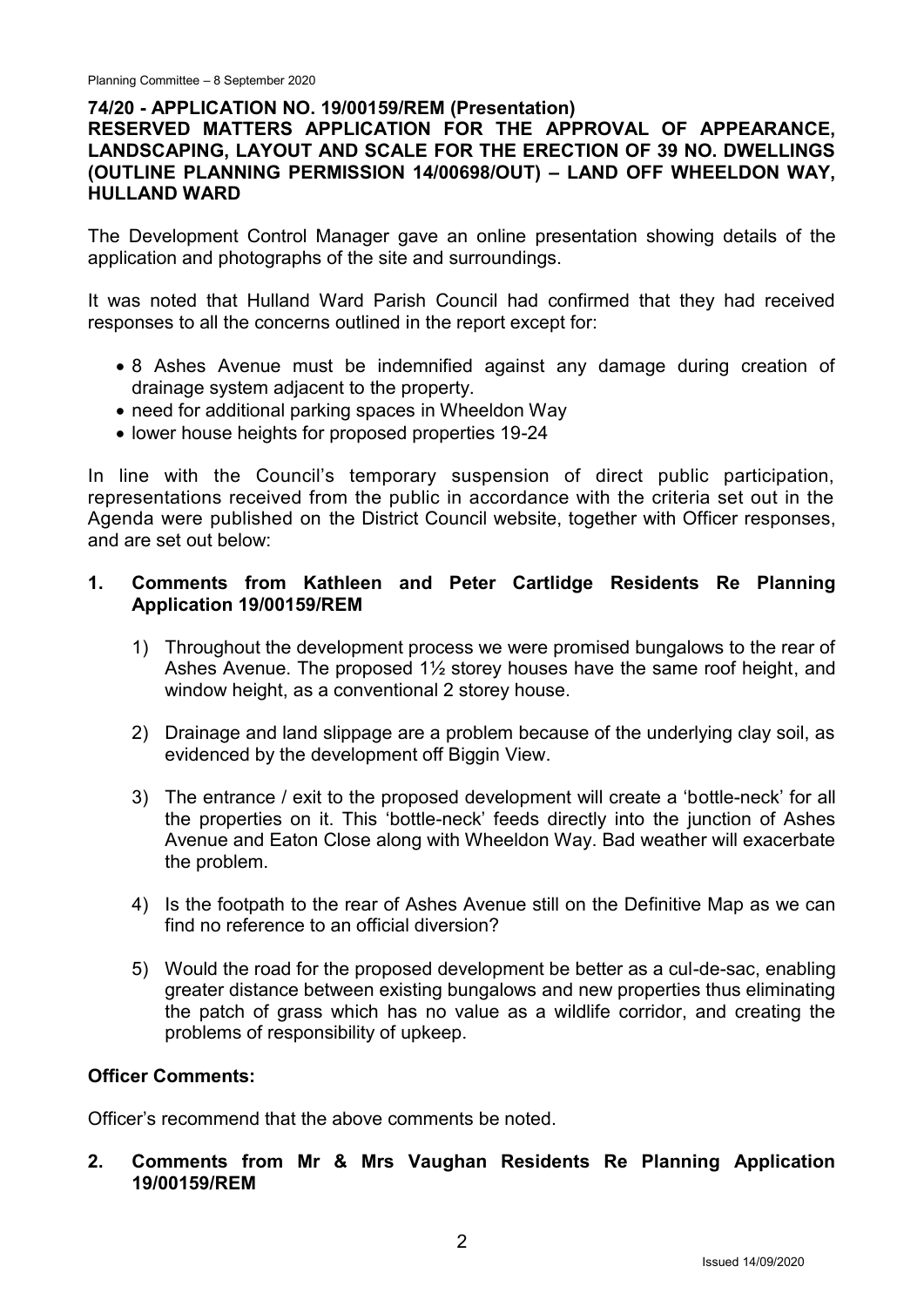As residents of Ashes Avenue which is adjacent to the land we respectfully request that the proposal is declined unless further considerations are made.

- 1) We request that the plots adjacent to Ashes avenue are moved to allow a buffer zone between the boundary of our properties and the new properties. This is in line with the recommendation for a 5 meter buffer zone around all hedges in the 2014 Ecological survey carried out when the original request was denied (attached for reference please see item 4). This can be achieved simply by reducing the size of the "wildlife area" currently planned in the middle of the development. This is to allow for the wildlife to continue to live and forage without disruption. We currently have several species of bird living in the hedges in question. In addition, bats, reptiles, hedgehogs and owls all use the area for foraging and we note that no ecological survey has been carried out on behalf of Mr Guest to consider the impact his proposal will have on these. Ideally, we would ask that the wildlife area planned to be in the centre of the development is actually moved to be adjacent to Ashes avenue running the length of the street and moving the new properties so that they are facing each other, which we believe to be a reasonable request. Mr Guest could then plant several trees and bushes to assist with draining in the area.
- 2) We request that the pumping station behind number 8 Ashes Avenue is moved away from his boundary and placed adjacent to the new property which is one of the properties it serves.
- 3) We request that under no circumstances is Mr Guest allowed to build up the land on which the properties will be built and that it is stipulated in the final decision that the properties should be aligned with Ashes avenue to ensure that we are not overlooked.
- 4) We request that it is also stipulated that fencing should be put in place around the rear of the new buildings gardens to clearly define the boundary between their properties and ours. Under no circumstances should the hedge, which is owned by the residents of Ashes Avenue and which forms the boundary between Hulland Parish and Biggin Parish be cut down or back. This matter was also raised in the Environmental report in March 2020
- 5) We request that you also specify as a condition that the hedges, including the hedge at the common area beside number 8 cannot be damaged or removed in anyway. Again this is in line with the ecological and environmental reports.
- 6) We would ask that further investigation also take place before permission is granted regarding the proposal to allow Mr Guest to use the existing, aged and already at capacity sewage drainage on Ashes Avenue as we already suffer from Drains overflowing and do not believe the system will cope with 39 further properties.
- 7) We would also remind Mr Guest that natural springs are already an issue on Ashes Avenue and regularly appear on the field on which the building is planned along with in the gardens of existing properties and on Ashes Avenue itself. We also believe that this has already caused issues at building work already in progress and this should be factored into his plans from the offset to avoid "changes" being necessary at a later date.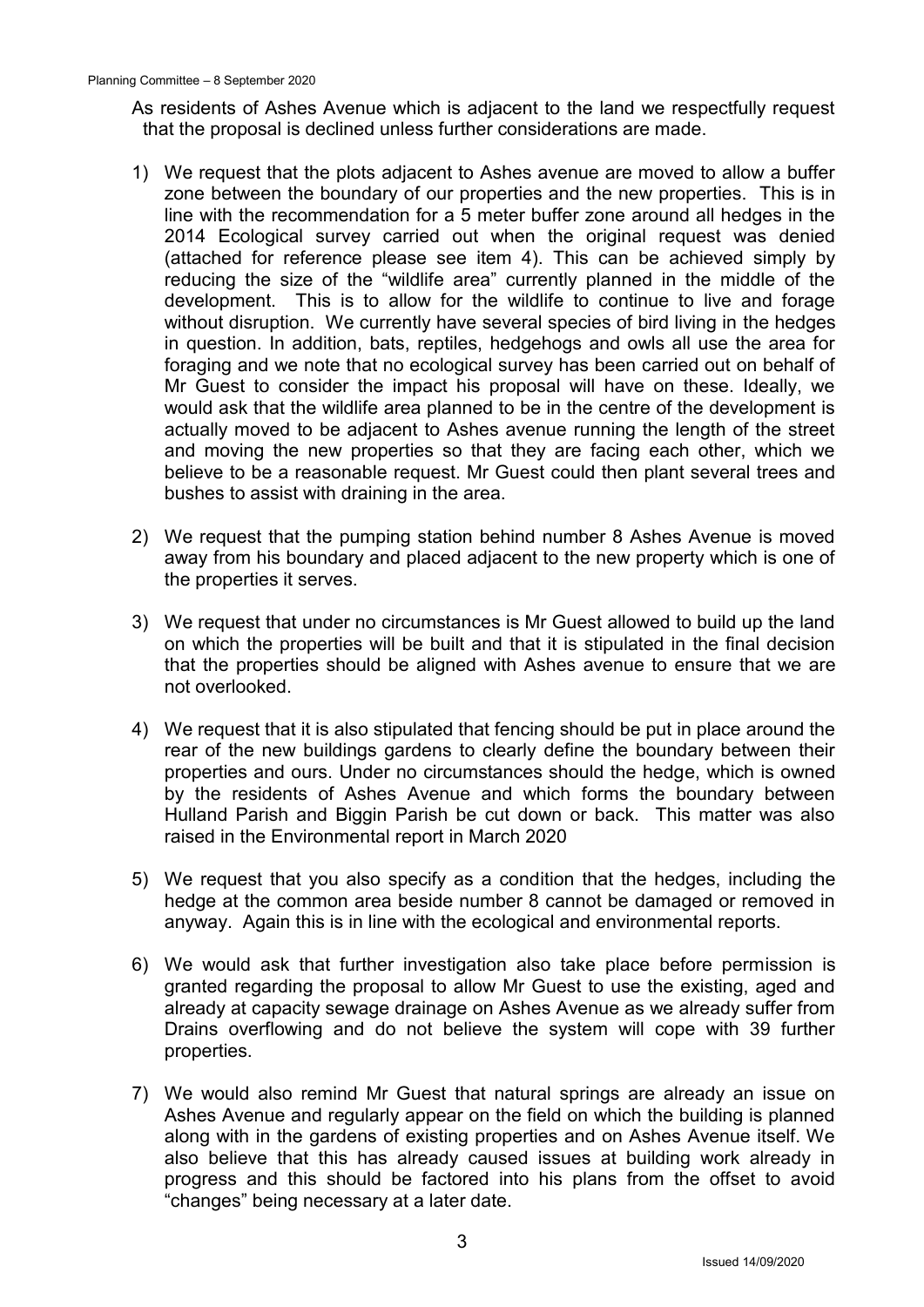- 8) We would request that the Committee also consider asking Mr Guest to repair any damage to roads caused by heavy machinery.
- 9) We also request that due to the nature of the soil the residents of Ashes Avenue are compensated for any and all damage that may occur to their properties as a result of work being carried out by Mr Guest and those working on his behalf.
- 10) Due to the close proximity of the building work to residential properties, we request that it is stipulated in the final decision that building work is only allowed Monday to Friday and no bank holidays or weekend and must not be prior to 8.30 or after 6pm and that Mr Guest and his employees should be respectful of the impact this will have on a mainly aging residential area

We fully appreciate that building work will go ahead, despite the concerns of the residents of Hulland Ward regarding the pressure on existing facilities. Unfortunately, we have not been represented fully from the offset. That said, we do not believe that any of the requests made by the residents of Ashes Avenue are unreasonable. Progression for progressions sake is somewhat a feature of todays society and there is very little consideration for those that are impacted. We hope that Mr Guest and his team will honour the family values quoted on his website that they keep every person in mind.

### **Officer Comments:**

The above matters have been referred to in the Officer's Report. The matter of any damage to the public highway by the developer will be one that will be addressed by the Local Highway Authority who are responsible for the maintenance of the public highway. The matters of drainage have been considered by the Lead Local Flood Authority. The hours of operation on site during the development were not stipulated as a condition of granting the outline planning permission and cannot be addressed through the reserved matters; this is a matter for the developer to be responsible in their construction process and could be subject to controls through Environmental Health.

### **3. Comments from Mrs. D. Webster of 14 Ashes Avenue Re Planning Application 19/00159/REM**

Not looking forward to any houses in the field.

Impact of dust, during construction, on health.

Bought the bungalow for the view of the countryside.

Don't feel that any more houses are needed in Hulland Ward.

### **Officer Comments:**

The site is allocated for development and has outline planning permission.

There can be some problems experienced through construction with dust, noise nuisance, etc. but this is of a temporary nature and is not a substantive reason to refuse permission;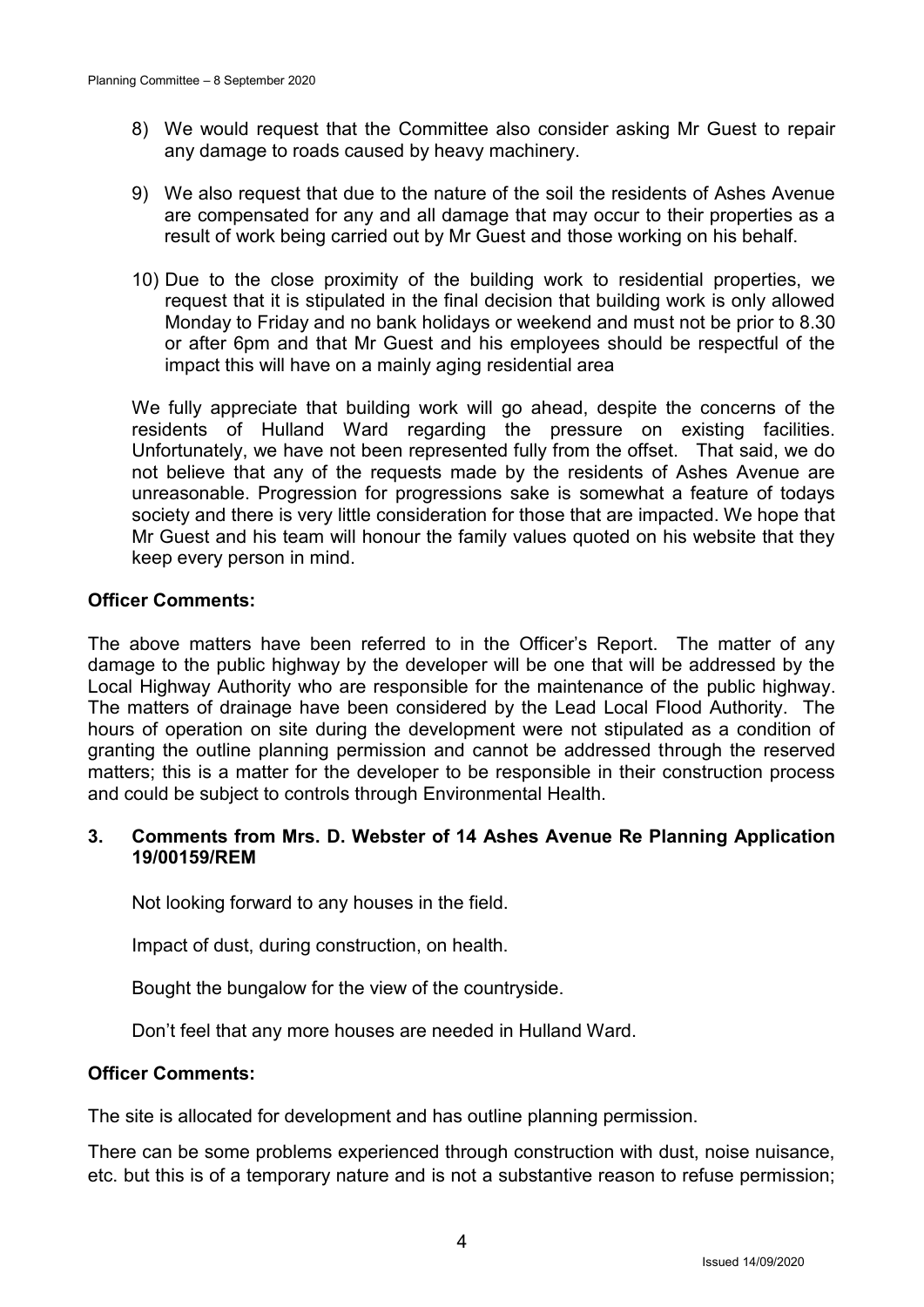the principle of development has already been established in the site allocation and granting of outline planning permission

There is no entitlement to a view and impact on such is not a substantive reason for refusal of the application; matters of the impact on outlook have been considered in the Officer's Report.

The site allocation is to meet the requirements of the District Council in meeting its housing land supply during the Local Plan period.

## **4. Comments from Mr. S. Dunning Re Planning Application 19/00159/REM**

Pleased to see that a footpath link is proposed through the play area proposed for the development currently under construction off Biggin View but cannot see this marked on the amended site plan.

## **Officer Comments:**

Condition 17, attached to the recommendation of approval, requires that the footpath be provided prior to the erection of the  $30<sup>th</sup>$  dwelling on the site.

It was moved by Councillor Richard Bright, seconded by Councillor Richard FitzHerbert and

**RESOLVED** (Unanimously) That planning permission be granted subject to the conditions set out in the report.

The Chairman declared the motion CARRIED.

## **75/20 - APPLICATION NO. 20/00104/FUL (Presentation)**

# **ERECTION OF 11 WOODLAND CABINS WITH ASSOCIATED CREATION OF ADDITIONAL WOODLAND AREA AND SUPPLEMENTARY PLANTING AT CALLOW HALL COUNTRY HOUSE HOTEL, MAPLETON ROAD, MAPLETON.**

The Development Control Manager gave an online presentation showing details of the application and photographs of the site and surroundings.

In line with the Council's temporary suspension of direct public participation, representations received from the public in accordance with the criteria set out in the Agenda were published on the District Council website, together with Officer responses, and are set out below:

# **1. Comments from The Applicants' Agent – Richard Pigott of Planning And Design Practice Ltd:**

I make the following comments on behalf of the applicants. The recommendation for refusal is extremely disappointing for the following 3 key reasons.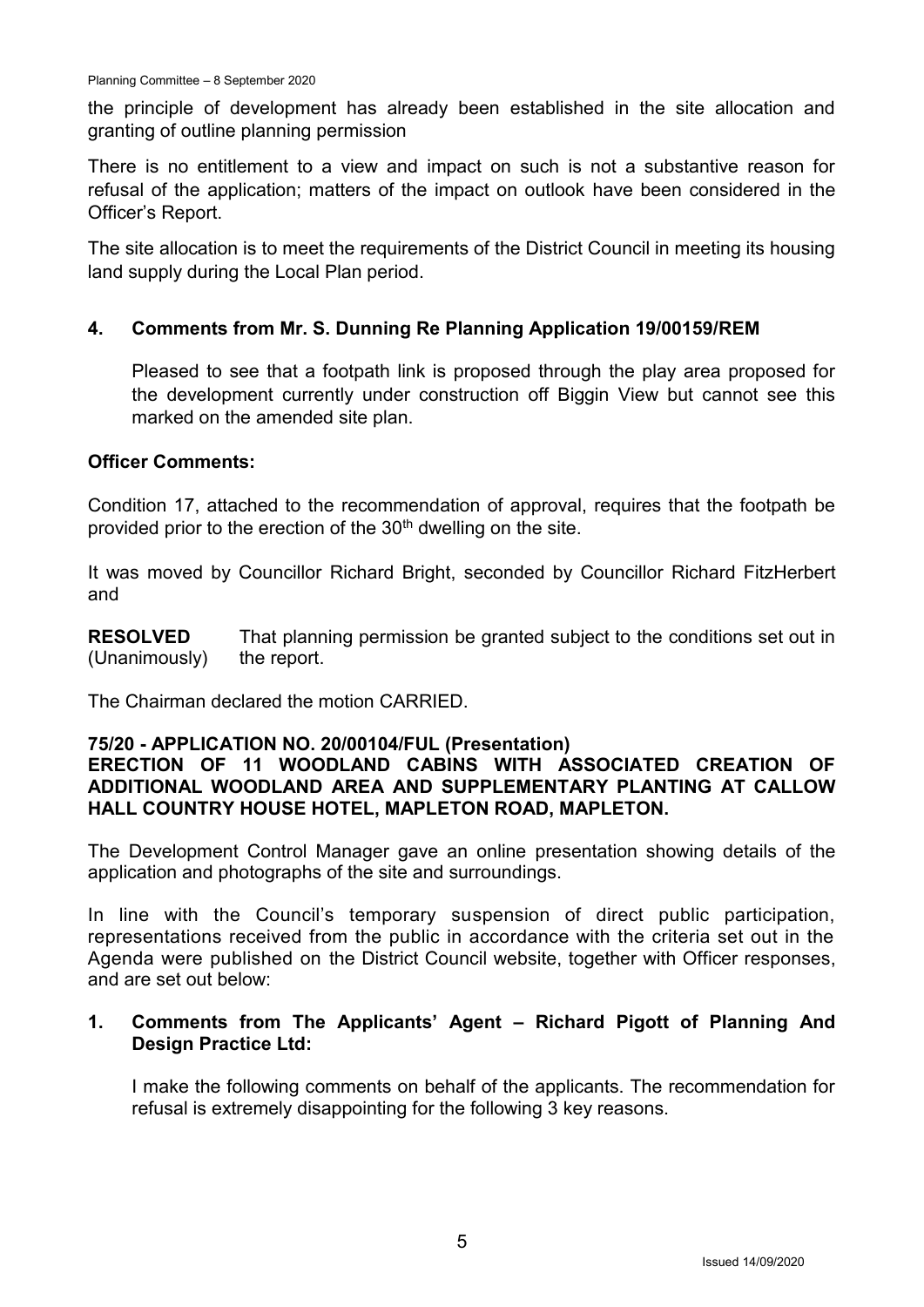#### **Impact on Ancient Woodland**

Ancient woodland is protected against loss and deterioration at paragraph 175 c) of the National Planning Policy Framework (NPPF) but this is only relevant where either of these effects result. It is considered that Derbyshire Wildlife (DWT) has misinterpreted key ancient woodland guidance and on that basis it would be unsafe to accept its advice. Notwithstanding the above, DWT's position is more balanced than the committee report suggests. In its response dated  $4<sup>th</sup>$  August, it sets out a number of detailed planning conditions *"If the LPA is minded to grant permission at this stage".*

Sylvan Consulting are the country's only specialist ancient woodland consultancy, a bi-disciplinary collaboration covering arboriculture and biodiversity. They have an unrivalled track record of success in respect of ancient woodland, veteran trees and historic landscapes. They were asked to provide an independent appraisal of the application and the concerns of DWT. Unfortunately, they have found DWT to be extremely evasive, refusing multiple requests for meetings/discussions over a 3 month period.

Sylvan's detailed site analysis has found that despite Callow Wood's ancient woodland designation, it contains very few veteran trees and is relatively biodiverse‐poor. Two of its most significant problems arise from its attributes as a small and relatively isolated wood. Added to this are the problems of uncontrolled and prolific rabbit activity; and lack of beneficial management. Sylvan conclude that any negative impacts within the woodland would be significantly outweighed by a package of mitigation measures including beneficial woodland management including rabbit control; tree and hedgerow planting, and management changes, to create and enhance connectivity to Mapleton Road Wood (another area of ancient woodland lying a short distance to the west) and management funding to improve the condition of this other woodland. The result will be a larger area of woodland that is greater than the sum of its parts, thus enhancing Callow Wood as well. These measures were agreed following a successful meeting with Sir Andrew Walker-Okeover, the landowner.

The Natural England and Forestry Commission Standing Advice states that the existing condition of a woodland should not be taken into account where the proposal would result in loss of Ancient Woodland. DWT's position is that because (in its view) certain components of the habitat would be adversely affected this equates to loss of ancient woodland. However, this approach it at odds with the dozens of cases of which Sylvan are aware. Because there is no loss, there is no proper ground for DWT's refusal to take into account the poor existing condition of the woodland. It should also be noted that Natural England has No Objection, stating *"Natural England welcome the proposed measures to improve the condition of the ancient woodland through management and the creation of wood pasture to the south of Callow Hall which will complement the woodland habitat".*

The equation for impact is, therefore, simply:

Baseline condition + beneficial management - adverse impact = (in this case) net gain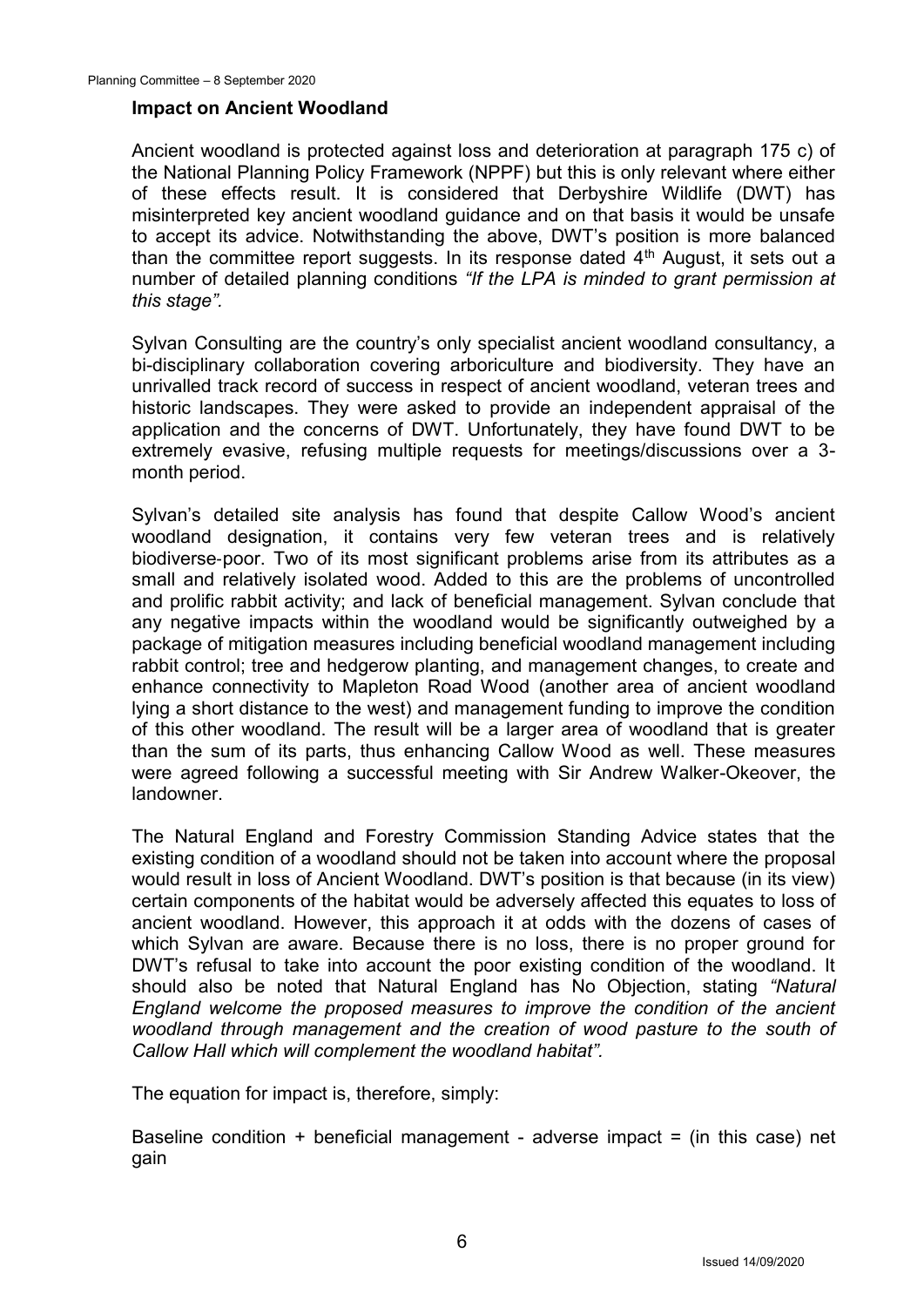As soon as the existing condition is correctly brought into play, the overall impact of the proposals is clearly beneficial. There would be no deterioration when tested against the existing condition, and hence there is no reason to withhold planning permission because the protection within paragraph 175c) of National Planning Policy Framework is not relevant. Indeed, because the proposals would lead to enhancement of an irreplaceable habitat this beneficial outcome should attract very significant weight in the planning balance.

### **Economic and social benefits**

In these uncertain social and economic times it is important to recognise the benefits that a successful Callow Hall would bring. Unfortunately, the above benefits barely get a mention in the officer report. The hotel is simply not viable without a greater number of bedspaces. As well as securing the future of the hotel, the proposals, as set out in the Economic Footprint Report, would include:

- Attracting 8,175 overnight visitors per annum, generating more than £1m in visitor expenditure across a range of sectors in the local economy
- 40 Full-Time Equivalent jobs (allowing for economic multiplier impacts);
- Generating demand for local suppliers, with £400,000 per annum spent with businesses in Ashbourne, rising to £650,000 across Derbyshire Dales; and

This multi million pound investment would also amount to a massive vote of confidence in Ashbourne and the Derbyshire Dales as we deal with the effects of Covid-19.

### **Pre-application advice**

The applicants would also like to make the committee aware that they paid for preapplication advice in March 2018 before buying Callow Hall in June 2018 to ensure their business model would work for Callow Hall and cannot understand why, 2 years later, they are fighting to save this project. In the council's pre-application response the impact of the cabins on Callow Wood was not flagged up as a primary concern. The Conservation and Landscape Officers were both consulted and neither objected to the principle of the cabins provided the woodland immediately adjacent to the hall remained unaffected. The pre-application enquiry response said: *"Proposals for tree house/ nook development within woodland to the west of Callow Hall are, potentially, acceptable."* On the back of the council's advice the applicants acquired Callow Hall in June 2018. Since then numerous planning applications have been approved including for the conversion of the Grade II listed stables and extensive works to modernise and extend the hall itself.

### **Summary**

The public benefits of the proposal in the form of securing a better future for the ancient woodland and the economic benefits of securing the future of Callow Hall as tourist accommodation significantly outweigh any perceived harm. The proposed new 1 hectare of woodland on species-poor agricultural land will also boost the sustainability credentials of the site and contribute to the council's overall carbon neutral target by 2030.

Members are invited to recognise these facts and approved the application.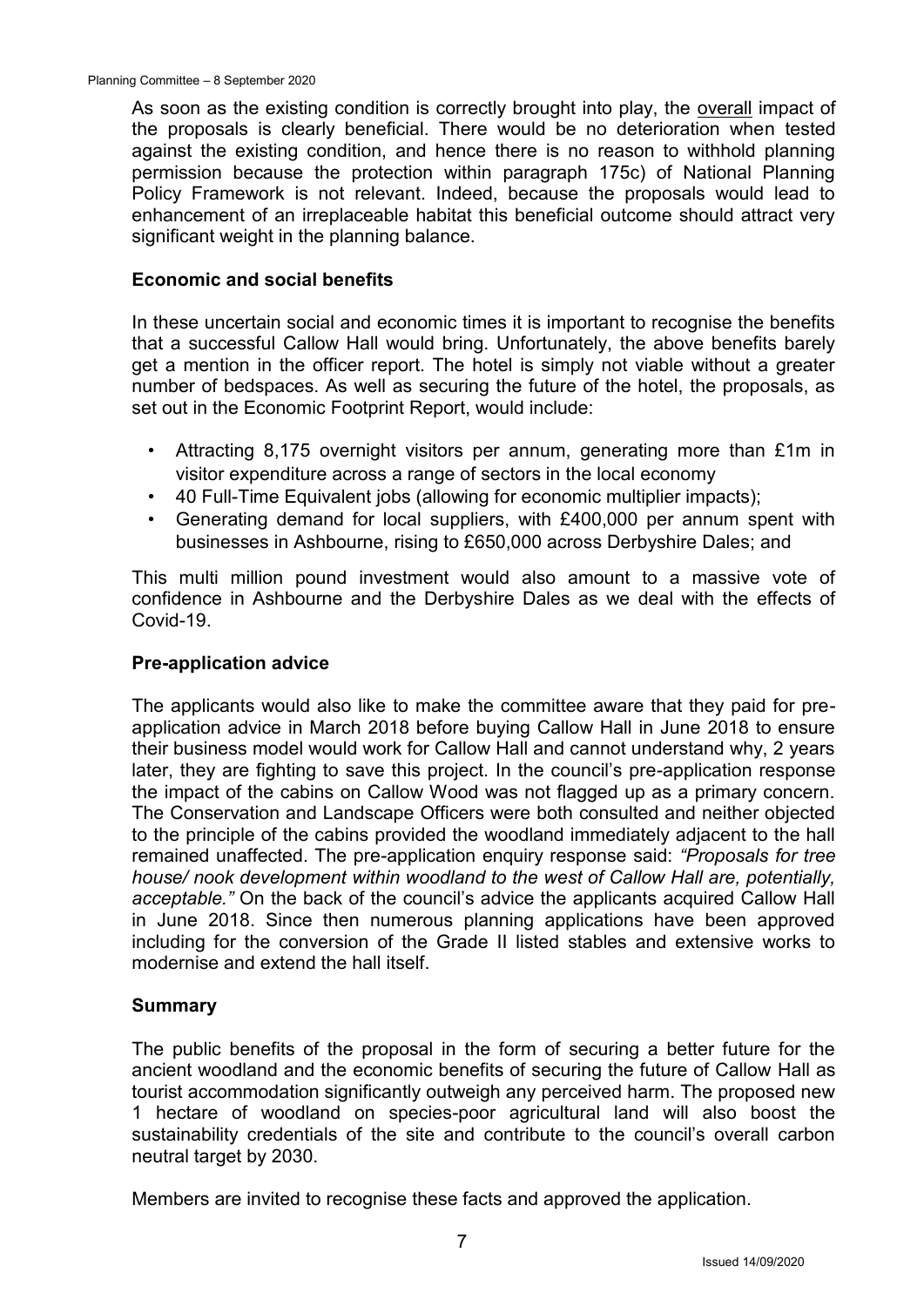# **Officer Comment:**

Officers recommend that the comments of the applicants' agent are noted

# **2. Comments from Richard Taylor of Owen Taylor & Sons Ltd of Alferton**

The proposed development is a sustainable expansion to expand and improve the current business which would attract visitors and customers to the area which in turn would support the local economy. The hotels supports local businesses by using local produces and therefore supporting the local community and economy all which need support during these economically difficult times.

Owen Taylor supplies the hotel with livestock from the local area. In conclusion, the application is supported for both the hotel and wider economic community.

# **Officer Comment:**

Officers recommend that the comments of the local resident are noted.

# **3. Comments from David Spencer of Callow Stables, Mapleton**

The Local Planning Authority has been misinformed to assume that the subject woodland is ancient woodland and it is believed not to be ancient woodland.

The application should be supported to secure the longevity and protection of the glorious listed building. This letter should be read in context to my previous comments submitted on the 18<sup>th</sup> August 2020 (which were published on the Councils website on the 21<sup>st</sup> August 2020).

## **Officer Comment:**

Officers recommend that the comments of the local resident are noted.

It was moved by Councillor Richard Fitzherbert, seconded by Councillor Stuart Lees and

- **RESOLVED** That planning permission be granted subject to the imposition of appropriate conditions to be determined by officers but including the precise siting of the cabins , the planting of the new woodland and the establishment of the new meadow for the following reasons:
	- 1. That the development assists the project as a viable, forwardthinking and vibrant business in a thoroughly sustainable manner in the Derbyshire Dales.
	- 2. The impact of the development, on balance, is not as significant as to adversely affect the site of the ancient woodland and ecology in line with Policy PD3.
	- 3. The development will in fact enhance the status of the Grade II listed Hall and give it a sustainable income for its future well-being and upkeep in line with Policies S4,PD1 , PD2,PD5,EC8 and EC.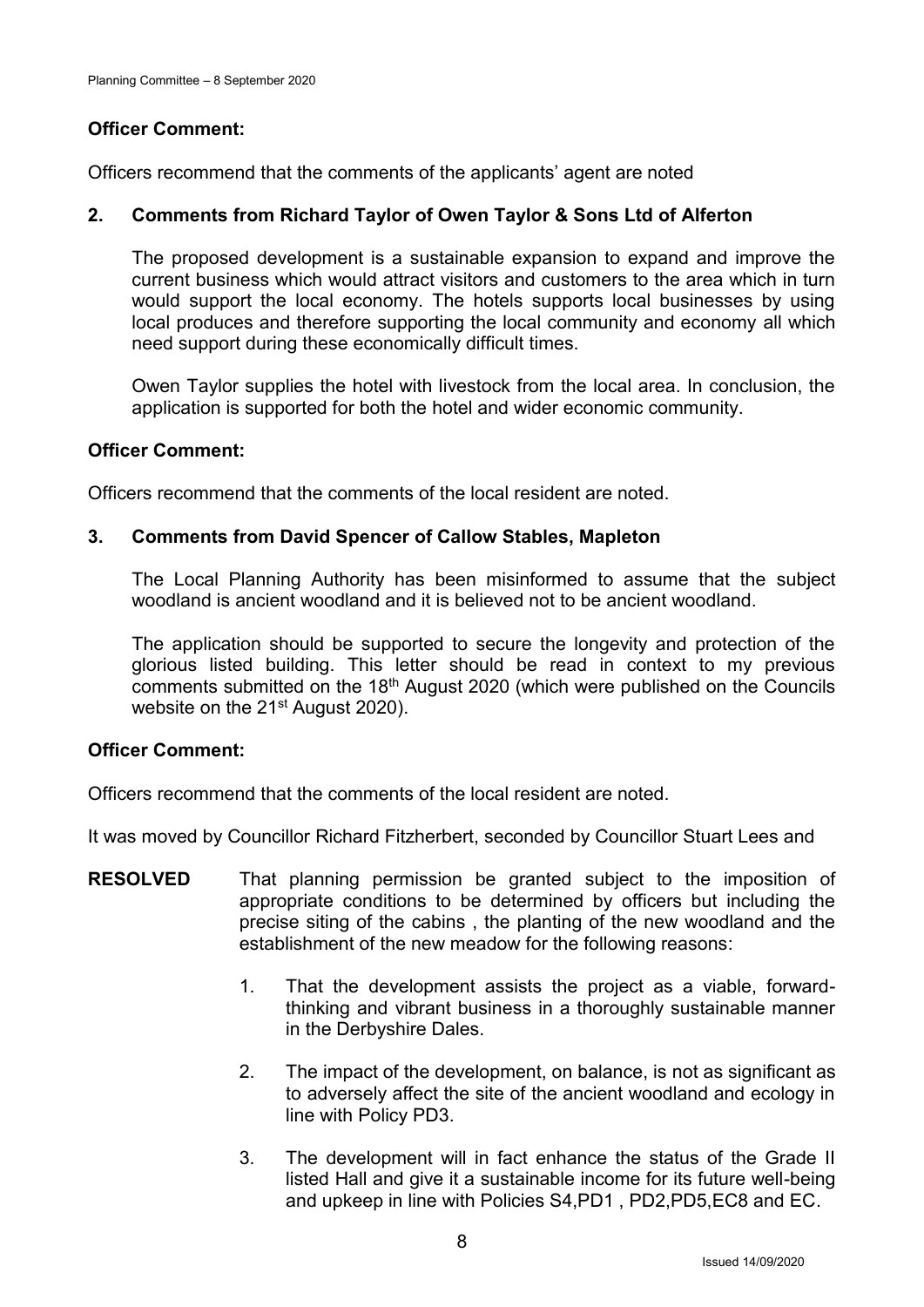| For                | 10 |
|--------------------|----|
| <b>Against</b>     | 3  |
| <b>Abstentions</b> | O  |

The Chairman declared the motion CARRIED.

### **76/20 - APPLICATION NO. 20/00255/FUL (Presentation) CHANGE OF USE AND CONVERSION FROM FORMER BANK (USE CLASS A2) TO 8 NO. APARTMENTS WITH A NEW REAR EXTENSION AT 4 ST JOHN STREET, WIRKSWORTH**

The Development Control Manager gave an online presentation showing details of the application and photographs of the site and surroundings.

In line with the Council's temporary suspension of direct public participation, representations received from the public in accordance with the criteria set out in the Agenda were published on the District Council website, together with Officer responses, and are set out below:

### **1. Comments from Amanda Pike Resident Re Planning Application 20/00255/FUL**

In addition to my comments sent in an email dated 19th August 2020 regarding the extra daylight and sunlight assessments, I wish to add the following comments.

Having received notification of the date this application is to be considered at Planning Committee and having studied the officer's report and recommendation.

1. Local Plan policy PD1 is referred to in the officer's report under "Impact on residential amenity".

Policy PD1 states that

"All developments should respond positively to both the environment and the challenge of climate change, whilst also contributing to local distinctiveness and sense of place.

This will be achieved by:

Requiring that development achieves a satisfactory relationship to adjacent development and does not cause unacceptable effects by reason of visual intrusion, overlooking, shadowing, overbearing effect, noise, light pollution or other adverse impacts on local character and amenity."

How is the proposed development adhering to this policy? The proposed two storey extension will cause visual intrusion, overlooking, shadowing and overbearing effect on my amenity and on my neighbours at no 15 Causeway.

2. The officer's report states that Local Plan Policy does not require compliance with the BRE guidance.

Policy PD1 states: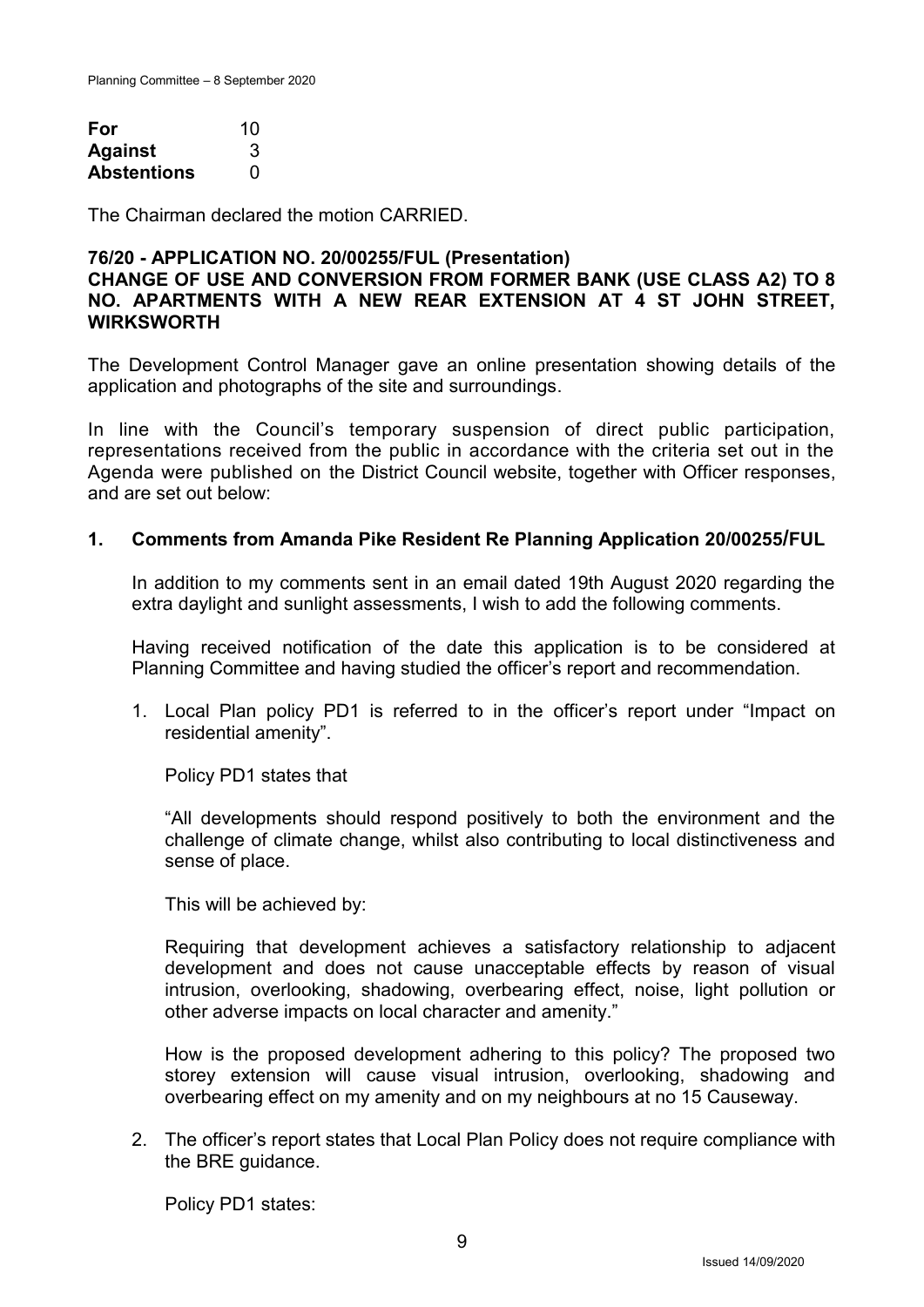"Ensuring that development takes account of national design guidance and Supplementary Planning Documents".

I would point out that the Building Research establishment (BRE) is a National organisation giving advice to local authorities.

- 3. My property has the benefit of right to light under common law. This is the result of an easement which has been acquired by my windows receiving light for a period of over 20 years without interruption. I understand that planning does not have to take this into account when deciding whether or not to grant the permission. Even if the committee are minded to approve this application as it stands, this does not prevent me from taking legal action to stop the breach of the easement and I am currently seeking legal representation on this matter.
- 4. Without prejudice to the above, should this application, as it stands, be approved and the development goes ahead. I ask that the developer be required, in the conditions of the approval, to paint the rear walls of the bank facing my property white in order to reflect as much light as possible into my rooms. I cannot see any reason why this can't be done considering that the rest of the bank is already painted white/ cream.

## **Officer comment:**

The above matters have been referred to in the Officer's Report. The render colour of the proposed extension would be controlled by Condition 6.

It was moved by Councillor Peter Slack, seconded by Councillor Richard Bright and

**RESOLVED** (Unanimously) That planning permission be granted subject to the conditions set out in the report.

The Chairman declared the motion CARRIED.

### **77/20 - APPLICATION NO. 20/00269/LBALT (Presentation) INTERNAL AND EXTERNAL ALTERATIONS INCLUDING NEW REAR EXTENSION AND PARTIAL DEMOLITION AT 4 ST JOHN STREET, WIRKSWORTH.**

The Development Control Manager gave an online presentation showing details of the application and photographs of the site and surroundings.

It was moved by Councillor Richard FitzHerbert, seconded by Councillor Joyce Pawley and

**RESOLVED** (Unanimously) That listed building consent be granted subject to the conditions set out in the report.

The Chairman declared the motion CARRIED.

The meeting was adjourned form 7.30pm to 7.40pm following consideration of this item.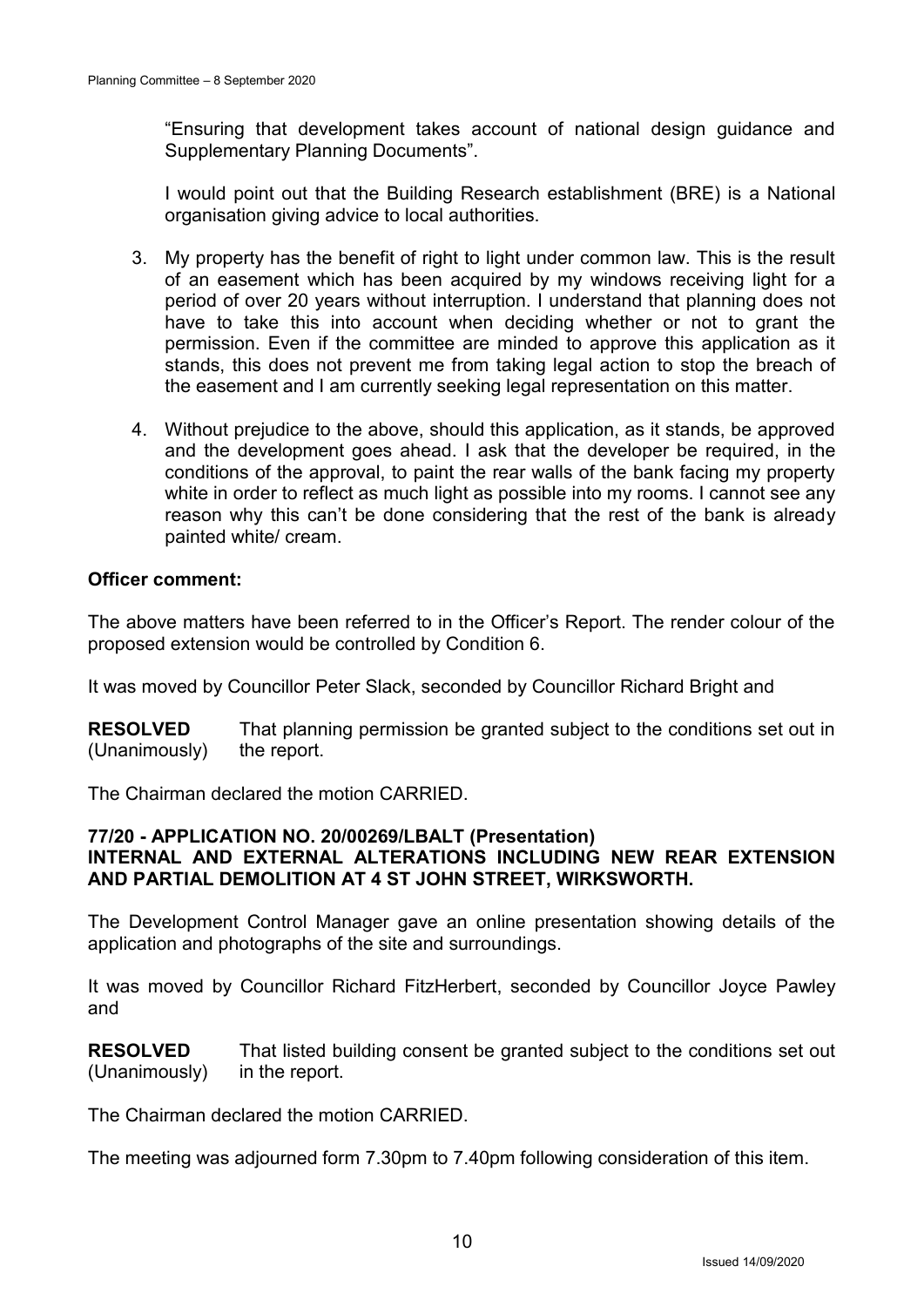## **78/20 - APPLICATION NO 20/00346/FUL (Presentation) CHANGE OF USE AND CONVERSION OF HOTEL TO FORM 6 NO. APARTMENTS AT THE STATION HOTEL, STATION ROAD, ASHBOURNE.**

The Principal Planning Officer gave an online presentation showing details of the application and photographs of the site and surroundings.

In response to Member questions the Principal Planning Officer advised that if Members were minded to approve the application, amendments to condition 2 were required to cover recently introduced permitted development rights afforded under The Town and County Planning (General Permitted Development) (England) (Amendment) (No. 2) Order 2020 to add additional storeys to buildings to accommodate new residential units to protect the external appearance of the building.

It was moved by Councillor Richard FitzHerbert, seconded by Councillor Robert Archer and

**RESOLVED** That planning permission be granted subject to the conditions set out in the report and an additional condition to remove permitted development rights to add an additional storey.

| For                | 11 |
|--------------------|----|
| <b>Against</b>     | 2  |
| <b>Abstentions</b> | O  |

The Chairman declared the motion CARRIED.

## **79/20 - APPLICATION NO 20/00482/FUL (Presentation)**

### **CHANGE OF USE FROM LIGHT INDUSTRIAL B1(C) TO RETAIL (A1), CAFÉ (A3) AND OFFICE (B1 (A)) USES AT FORMER HALLMARK TRACTOR SITE, ASHBOURNE ROAD, SUDBURY.**

The Principal Planning Officer gave an online presentation showing details of the application and photographs of the site and surroundings.

It was verbally reported that comments from James Bennett had been received confirming that he fully supported the comments made by David and Jane Legh at the end of the second public participation entry.

In line with the Council's temporary suspension of direct public participation, representations received from the public in accordance with the criteria set out in the Agenda were published on the District Council website, together with Officer responses, and are set out below:

### **1. Comments from Jay Beeston a Local Resident Re Planning Application 20/00482/FUL**

I have read the submission from Hon. David and Jane Legh sent 02/09/20. I wholeheartedly agree with all points made. I am very disappointed that the public will not be admitted to the committee meeting.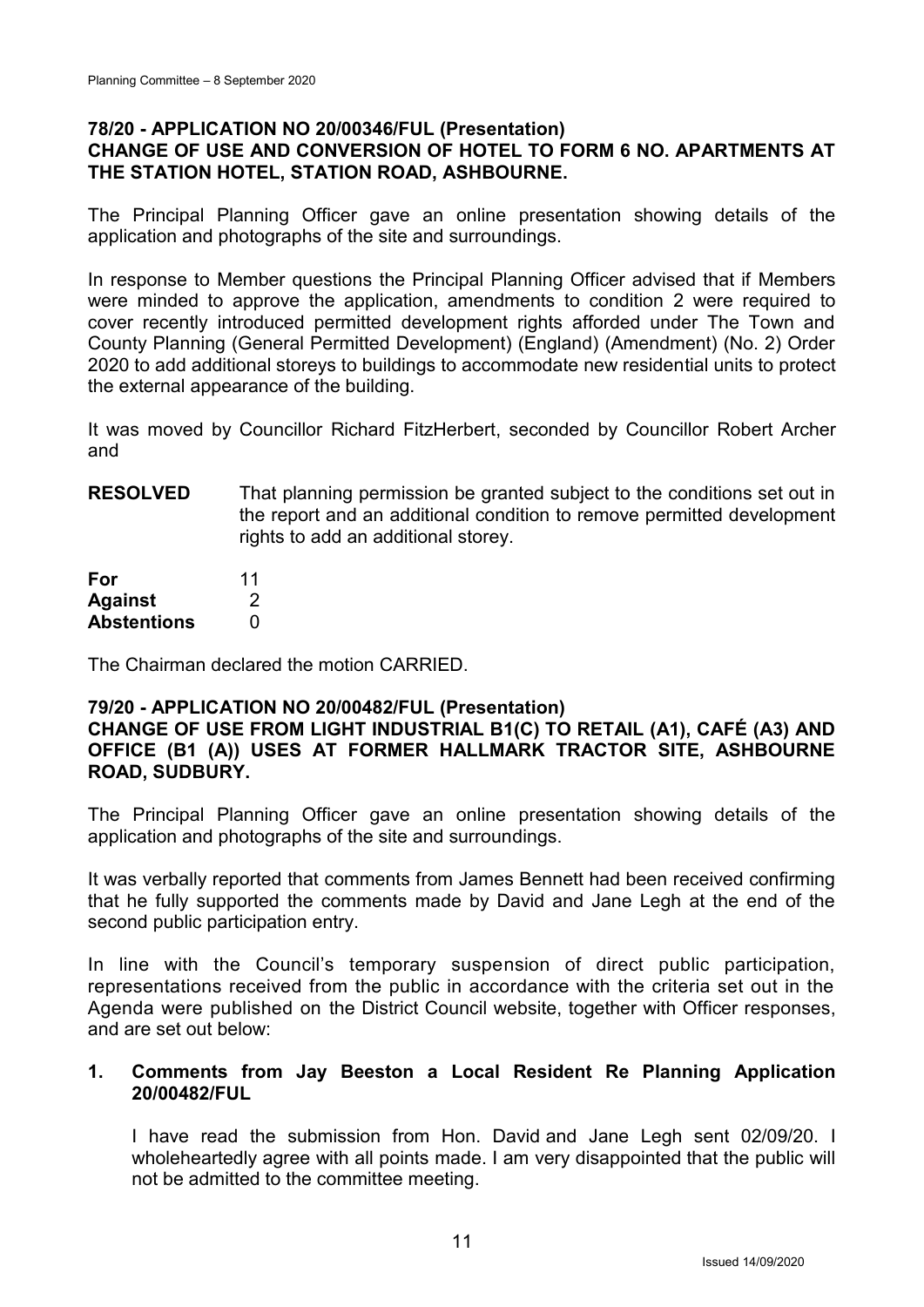### **Officer Comment:**

Officers recommend that the comments of the local resident are noted.

## **2. Comments from David and Jane Legh Residents Re Planning Application 20/00482/FUL**

Following publication of the officers' report, which recommends approval, subject to conditions, we request that members of the committee consider the following points, which would have been put in person, before temporary suspension of public participation:

- 1. The officers' report makes only fleeting reference to hybrid application 17/00329/FUL permitting the development of a new depot for Hallmark Tractors to the north of the existing site. In the statement for that application, it was stated:
	- "[T]he existing site will be vacant and in need of a viable use, subsequently residential use is proposed which will essentially 'enable' development of the new site, providing essential capital release…. Furthermore, the relocation of the farming business to the adjacent field, and the provision of a landscaping buffer will improve the amenity of existing residents of neighbouring dwellings and prospective residents of the site." We submit that this proposed development will further destroy the amenity of residents and that the café proposed will become a truckstop for HGV drivers during business hours (with a risk of becoming an overnight haven) and for motorcyclists at weekends
	- "The proposed development will deliver numerous social benefits to the local community and wider area….. Furthermore, the provision of a landscaping buffer will ensure the amenity space of existing and future residents in the locality." This simply has not happened. No social benefits to the local community have been delivered. This application provides no soft landscaping proposals, and is generally light on detail.
	- "There have been various planning applications on the site over the years to expand within the existing site confines. The proximity of the neighbouring dwellings has made it difficult to support certain proposals due to noise and other disturbance. The relocation of the business away from the housing will alleviate historic concerns and allow the company to grow and function effectively whilst improving the living environment of residents". This application does not alleviate those concerns and makes matters worse. The Environmental Health Officer should review the proposals again in respect of the likely noise to be generated by the development, and the increased disturbance to residents, particularly at weekends.
- 2. Late in the process revised traffic and parking proposals have been introduced, attempting to address the failure of the red line of the application to extend to the highway boundary. The Highway Authority response on 24<sup>th</sup> August 2020, whilst requesting provision for secure cycle parking, fails to address access or parking for HGV vehicles for which there is no provision in the application.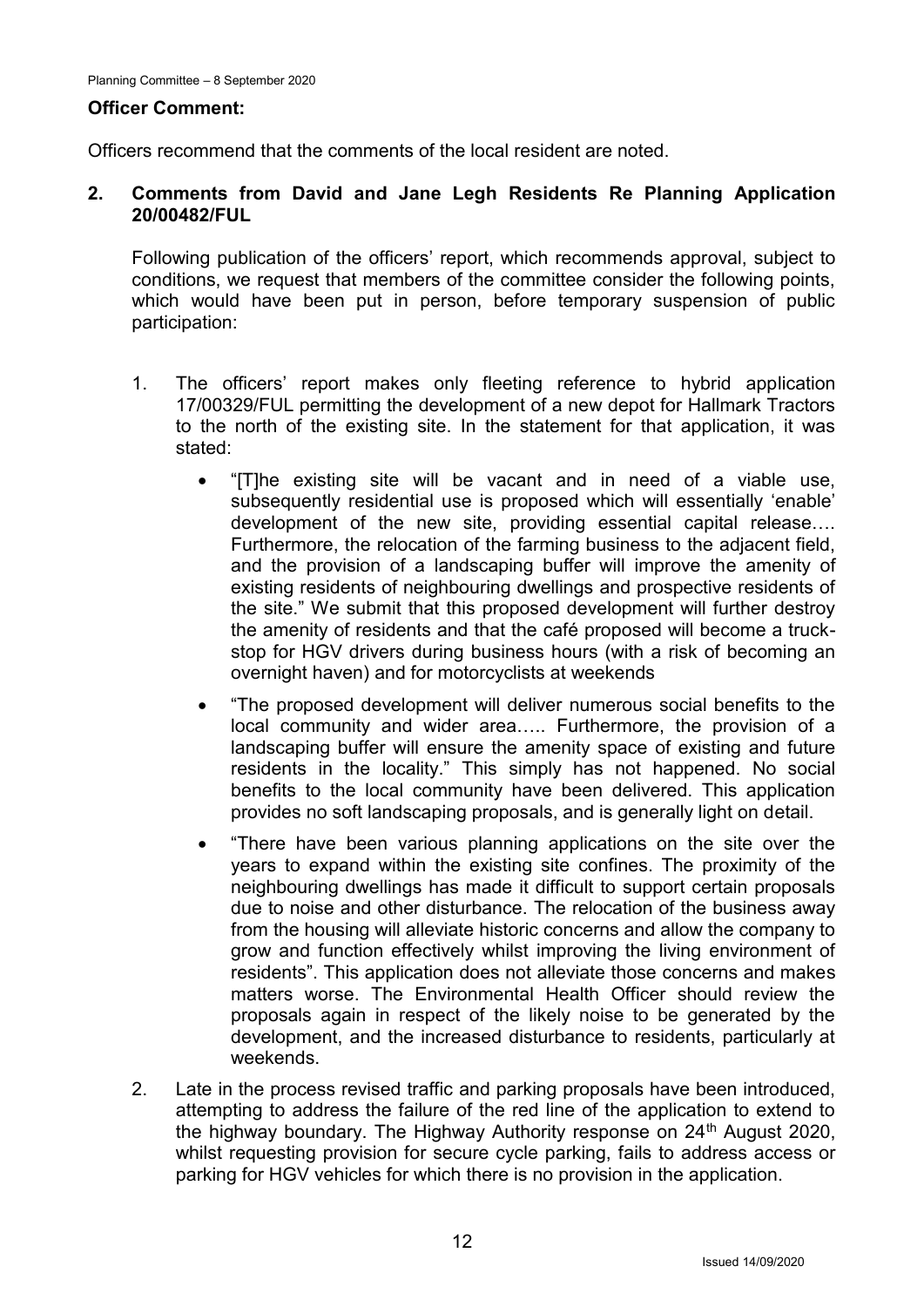- 3. The officers' report in 7.4 erroneously refers to the relocation of *Alkmonton Tractors*. This is quite simply wrong.
- 4. In 7.5 officers' state that "the proposed uses would continue to help contribute towards the creation *[sic]* employment opportunities within the rural area….." but offer no evidence to substantiate this assertion. There is a plethora of local cafés, zero demand for office space and the retail opportunities on this site are minimal.
- 5. In 7.6 members are advised of recent changes in planning legislation permitting more flexible use under Class D, but not the new permitted development rights for demolition and construction of new homes under new Class ZA which was precisely proposed in the Statement accompanying hybrid application 17/00329/FUL. No attempt is made to justify retention of the existing building on grounds of architectural merit.

We therefore request members to heed the unanimous view of the local residents and the neighbouring land owner to refuse this application.

### **Officer Comments:**

Officer's recommend that the above comments be noted.

The following motion was moved by Councillor Peter Slack, seconded by Councillor Jason Atkin:

"That planning permission be granted subject to the conditions set out in the report"

The motion was put the votes and LOST with 3 votes for, 10 votes against and no abstentions.

It was then moved by Councillor Neil Buttle, seconded by Councillor Richard FitzHerbert and

**RESOLVED** That consideration of the application be deferred for Officers to obtain more information on concerns over highway safety and the views of the environmental health team on the proposed change of use.

| For                | 10 |
|--------------------|----|
| <b>Against</b>     | 3  |
| <b>Abstentions</b> | O  |

The Chairman declared the motion CARRIED.

## **80/20 – INFORMATION ON ACTIVE AND CLOSED ENFORCEMENT INVESTIGATIONS**

It was moved by Councillor Tom Donnelly seconded by Councillor Richard FitzHerbert and

**RESOLVED** That the report be noted.

(unanimously)

## **81/20 - APPEALS PROGRESS REPORT**

It was moved by Councillor Jason Atkin seconded by Councillor Tom Donnelly and